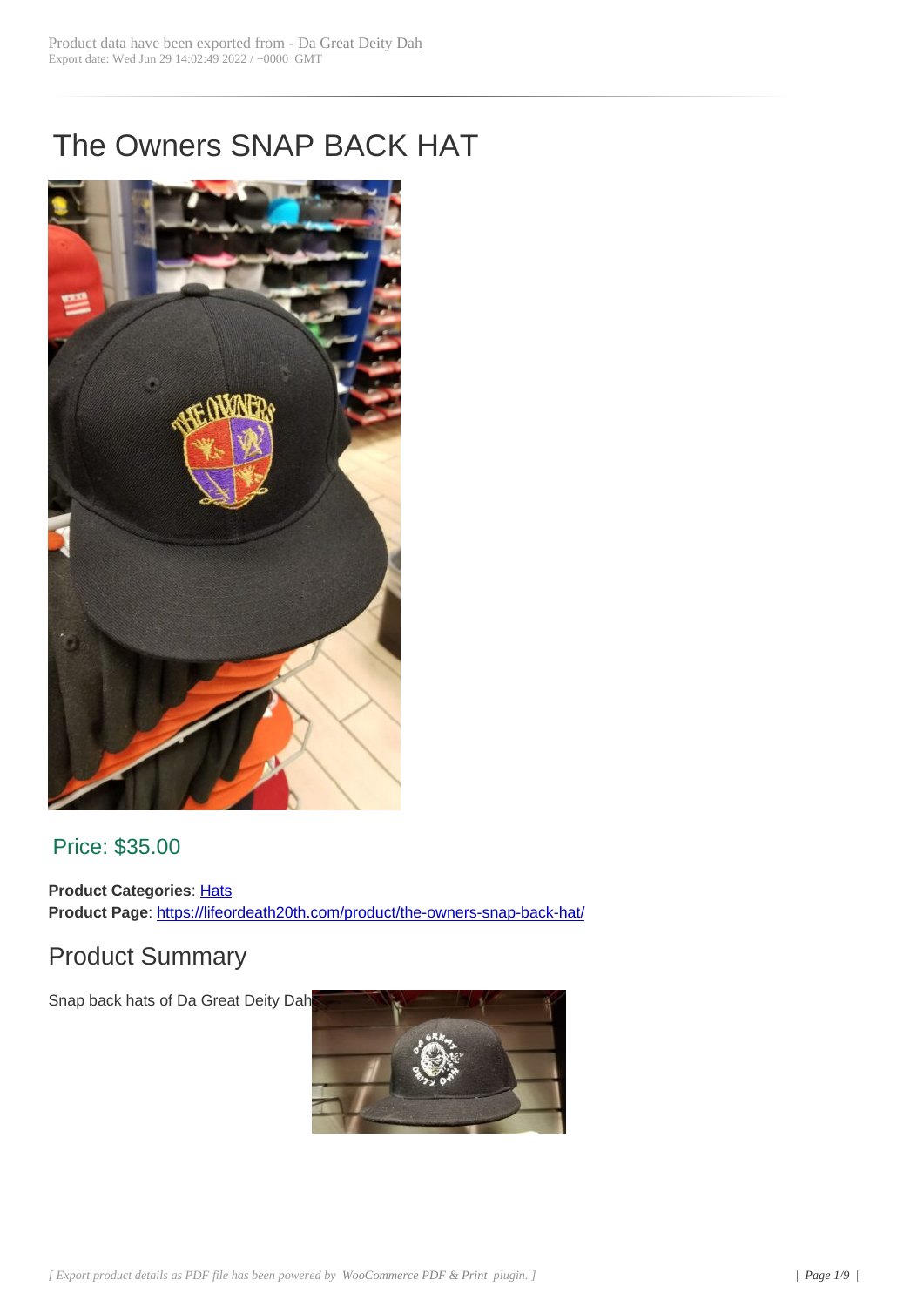# Product Description







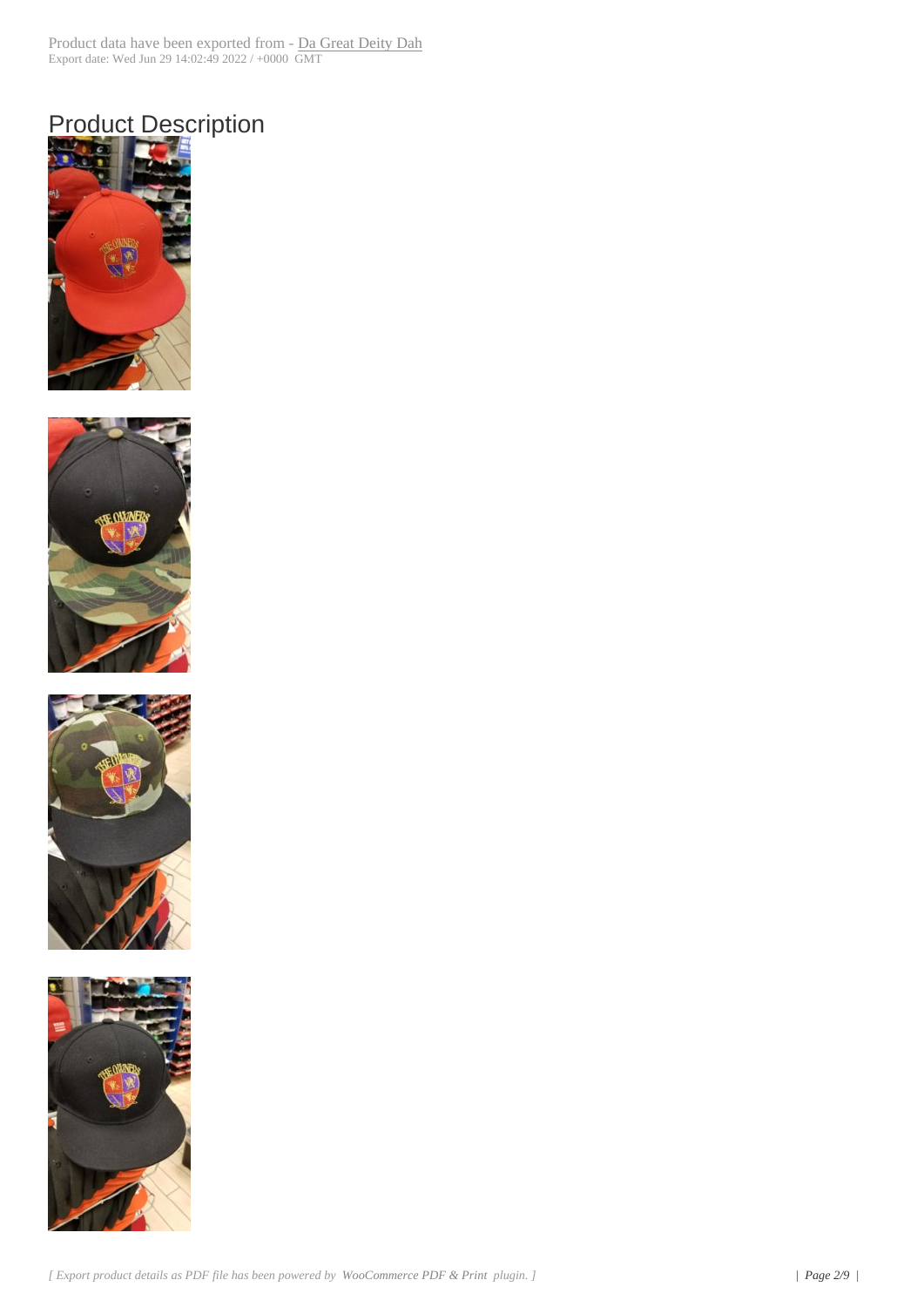

Classic Snap Back with the legendary logo. Available with multiple colors combinations and adjustable. This is a dope hat to wear along with the T-Shirt. High Quality gear.

#### Product Gallery

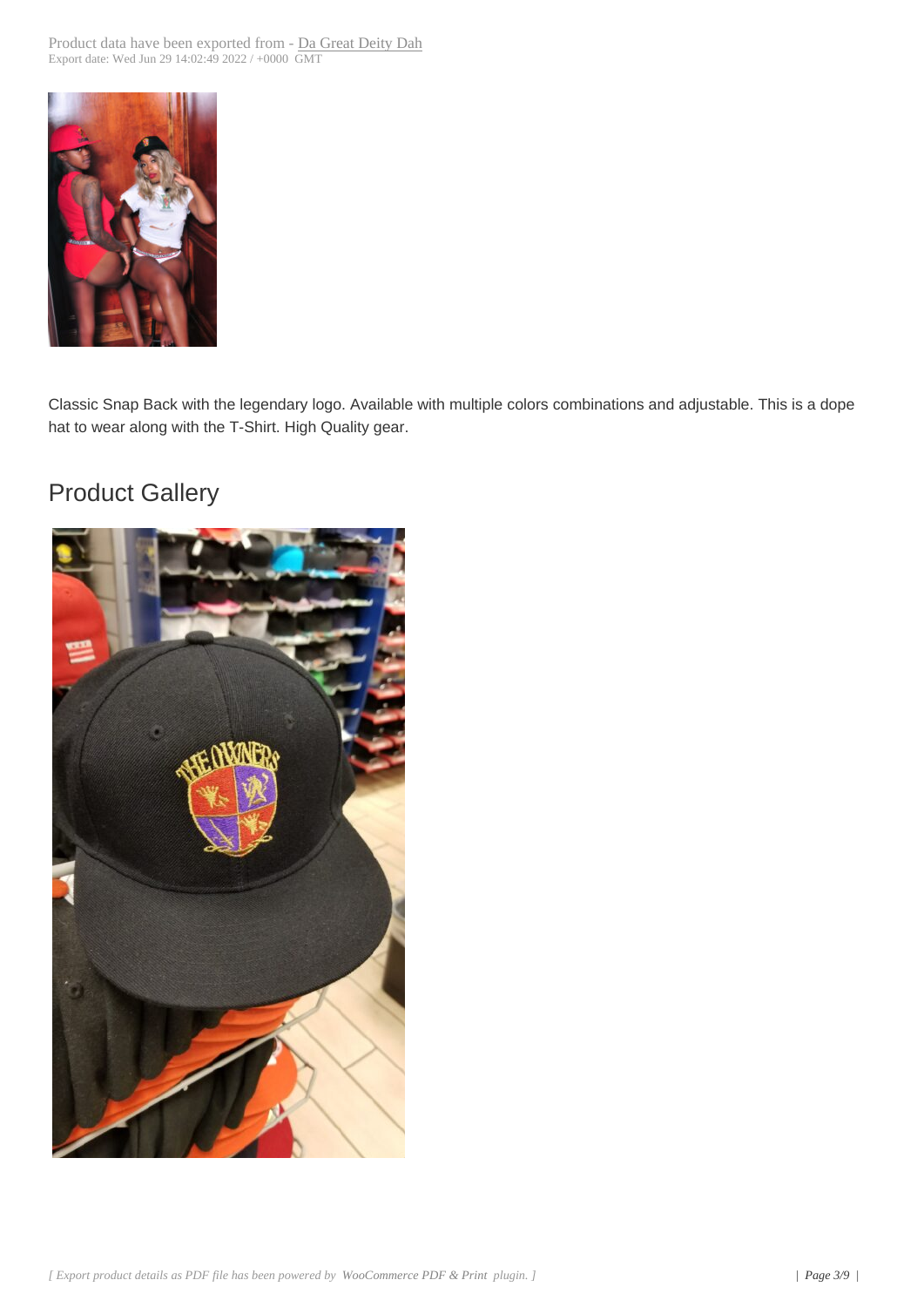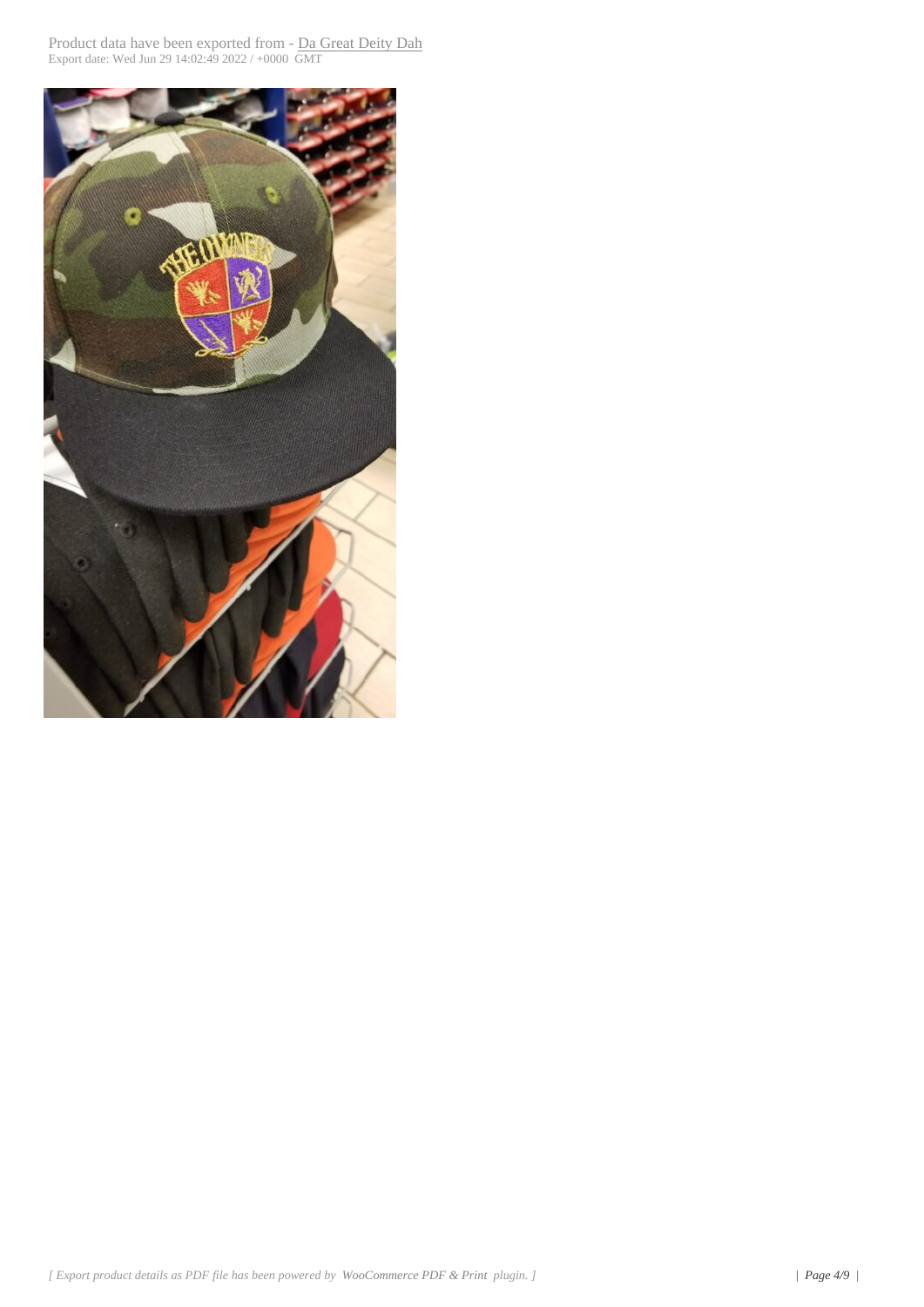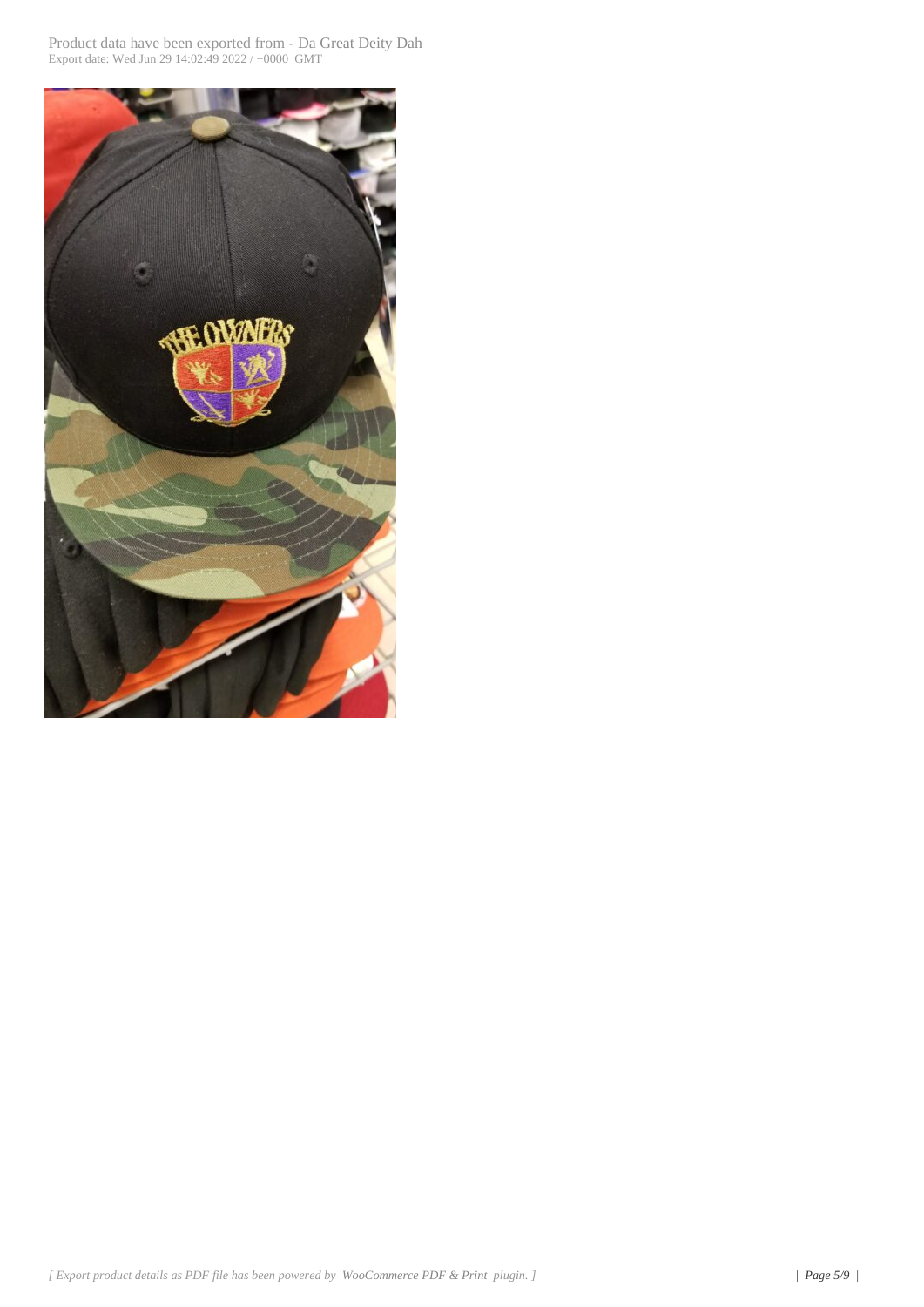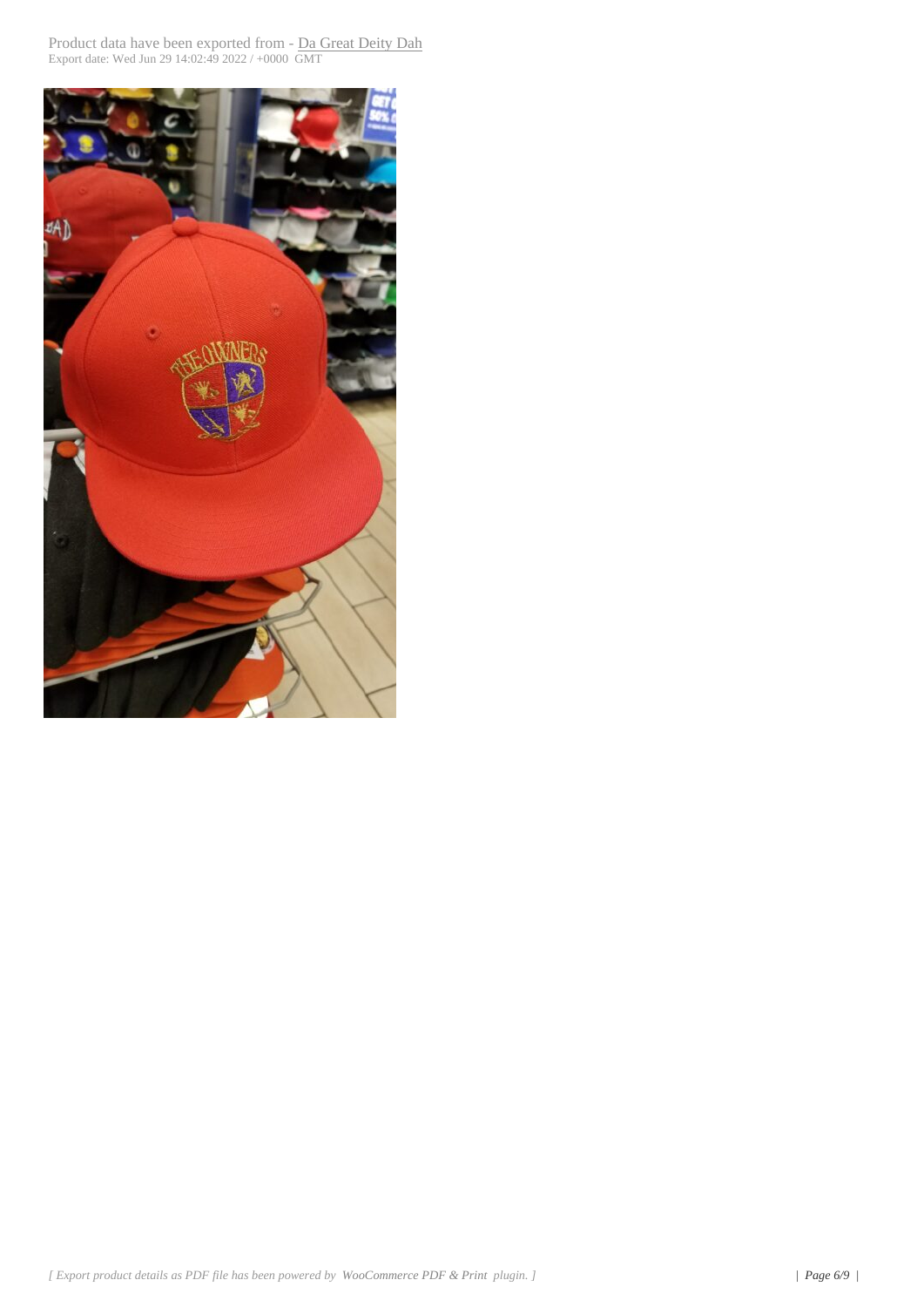

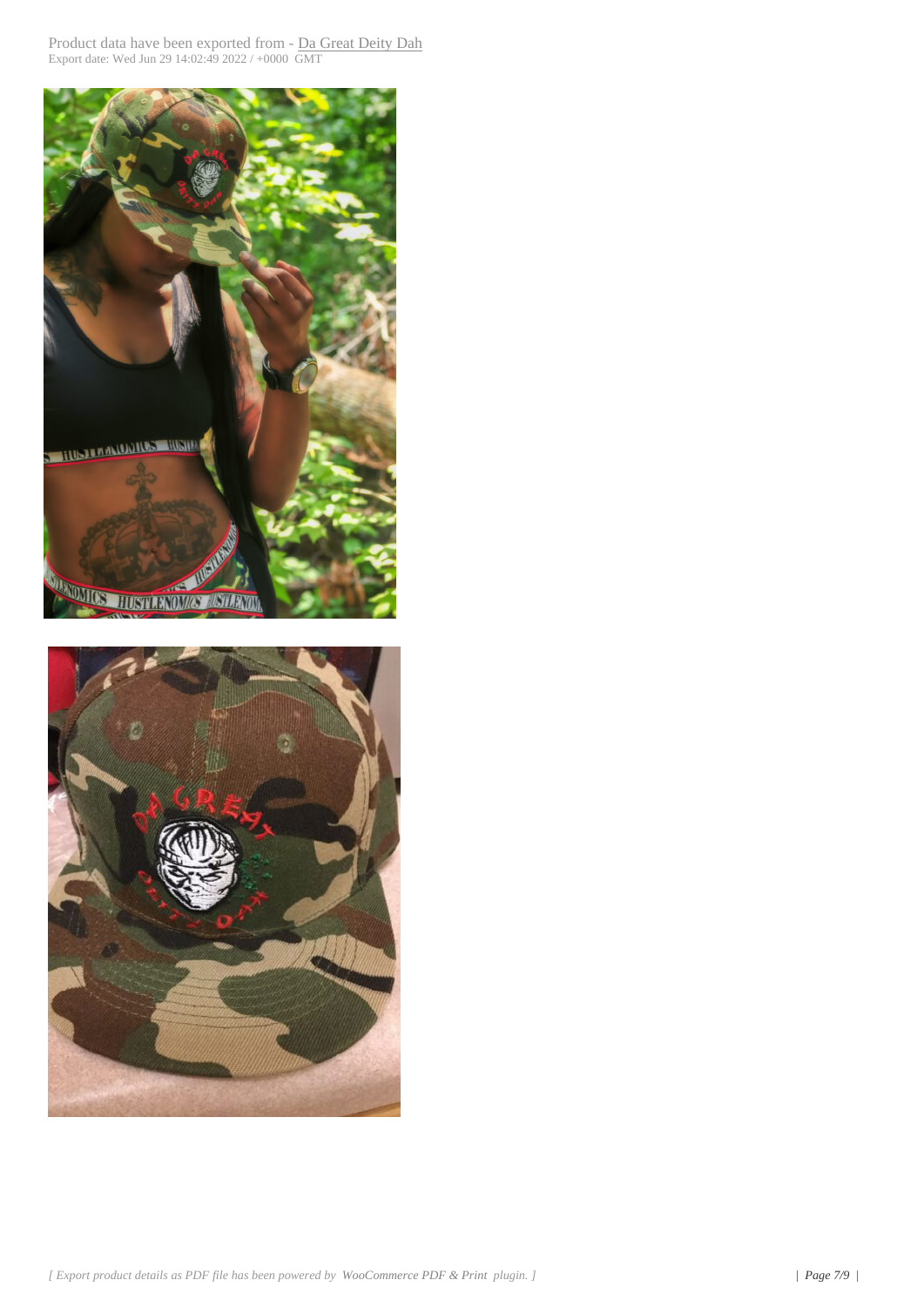